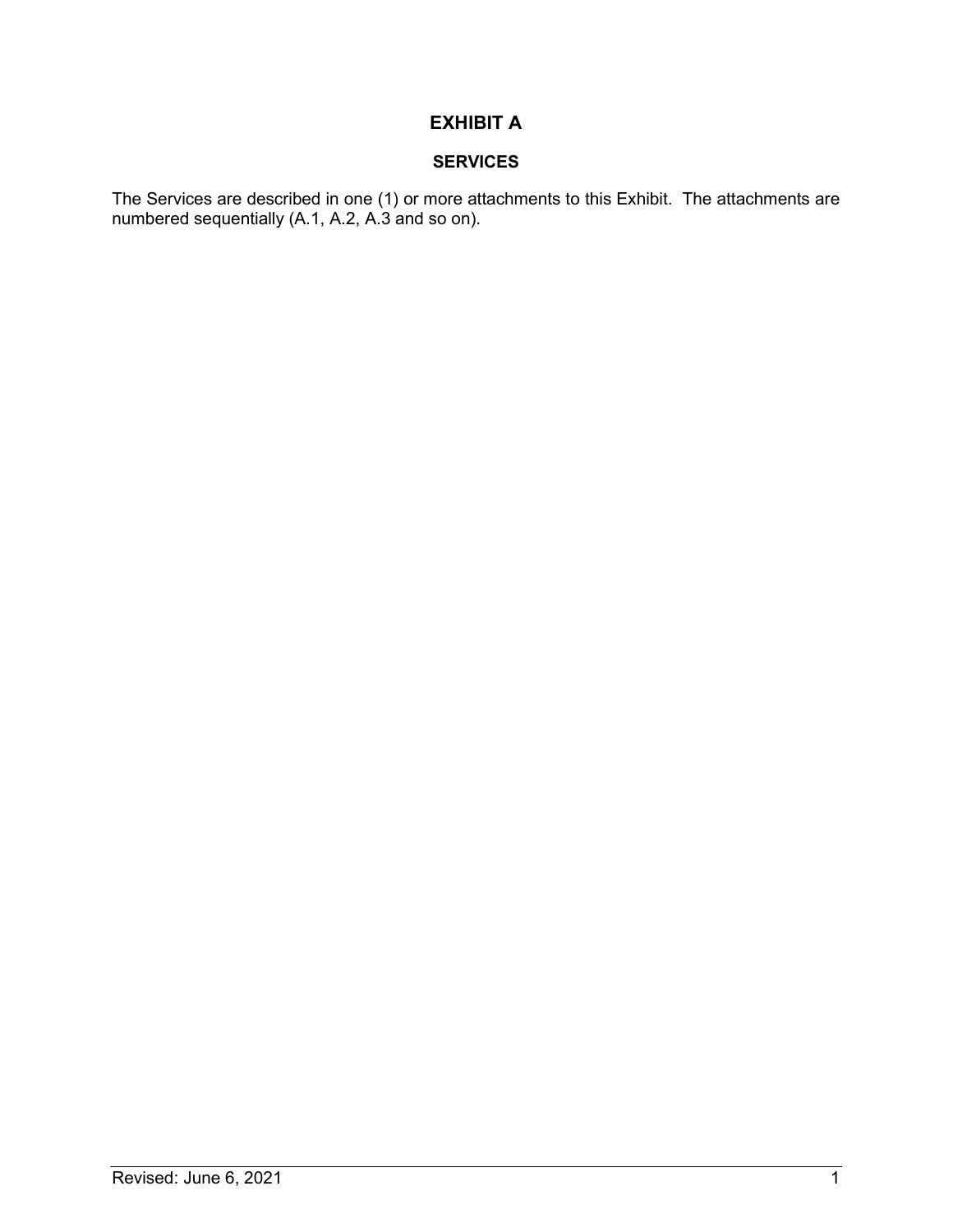## ATTACHMENT A.1

## Statement of Standard Services

This Attachment to Exhibit A - Service Providers Statement of Services shall be incorporated in and governed by the terms of the Software and Services Agreement by and between you ("Customer") and Condo Control ("Service Provider"), as amended (the "Agreement"). Unless expressly provided for in this Exhibit A, in the event of a conflict between the provisions contained in the Agreement and those contained in this Exhibit A, the provisions contained in the Agreement shall prevail.

| Services Description:          | The Service shall consist of the features and services described in<br>the Order signed by the Customer.                                                                                                                                                                                                                                                                         |
|--------------------------------|----------------------------------------------------------------------------------------------------------------------------------------------------------------------------------------------------------------------------------------------------------------------------------------------------------------------------------------------------------------------------------|
|                                | A particular Feature may be discontinued with 120 days' notice to<br>the Customer, and the Customer shall have the right to Terminate<br>this agreement if they choose.                                                                                                                                                                                                          |
| <b>Support Description:</b>    | The Service Provider shall provide telephone and email technical<br>support to Customer and its Users from the hours of 9 am - 5 pm,<br>Monday to Friday, Ontario and Canadian statutory holidays<br>excluded. In the event of a system outage, the Service Provider<br>shall make every reasonable effort to restore the Service<br>immediately, regardless of the time or day. |
| <b>Onboarding Description:</b> | Service Provider shall provide a dedicated project manager who<br>will facilitate the onboarding project. Critical tasks include: 1)<br>Loading of customer data, 2) Configuration of all subscribed<br>features, 3) training, 4) launch, and 5) ongoing project meetings for<br>the duration of the project.                                                                    |
| <b>Training Description:</b>   | The Service Provider shall provide one hour of training via video<br>conference. The training will be arranged at a time that is mutually<br>convenient to both parties.                                                                                                                                                                                                         |
| <b>Backup Requirements:</b>    | The Service Provider shall make rolling backups of the Customer<br>Data every four (4) hours and retain monthly copies of these<br>backups for at least one year on a rolling basis. All backups will be<br>stored in Canada.                                                                                                                                                    |
| Service Windows:               | The Service Provider shall perform any maintenance or upgrades<br>to the Service between the hours of 9 pm and 9 am, Eastern Time.<br>A minimum of 24 hours' notice shall be given for any maintenance<br>that will last longer than 30 minutes and such notice shall also be<br>posted prominently inside the Service.                                                          |
| Service Levels:                | Uptime.<br>The service will be available 99.95% of the time, calculated<br>monthly. Planned maintenance periods for which at least twenty-<br>four (24) hours prior notice has been given to Customer are not<br>included in this calculation.                                                                                                                                   |
|                                | Application Response Time. On average, pages forming part of the<br>public website or the secure website shall complete loading within<br>5 seconds over a 25 Megabit home broadband connection.                                                                                                                                                                                 |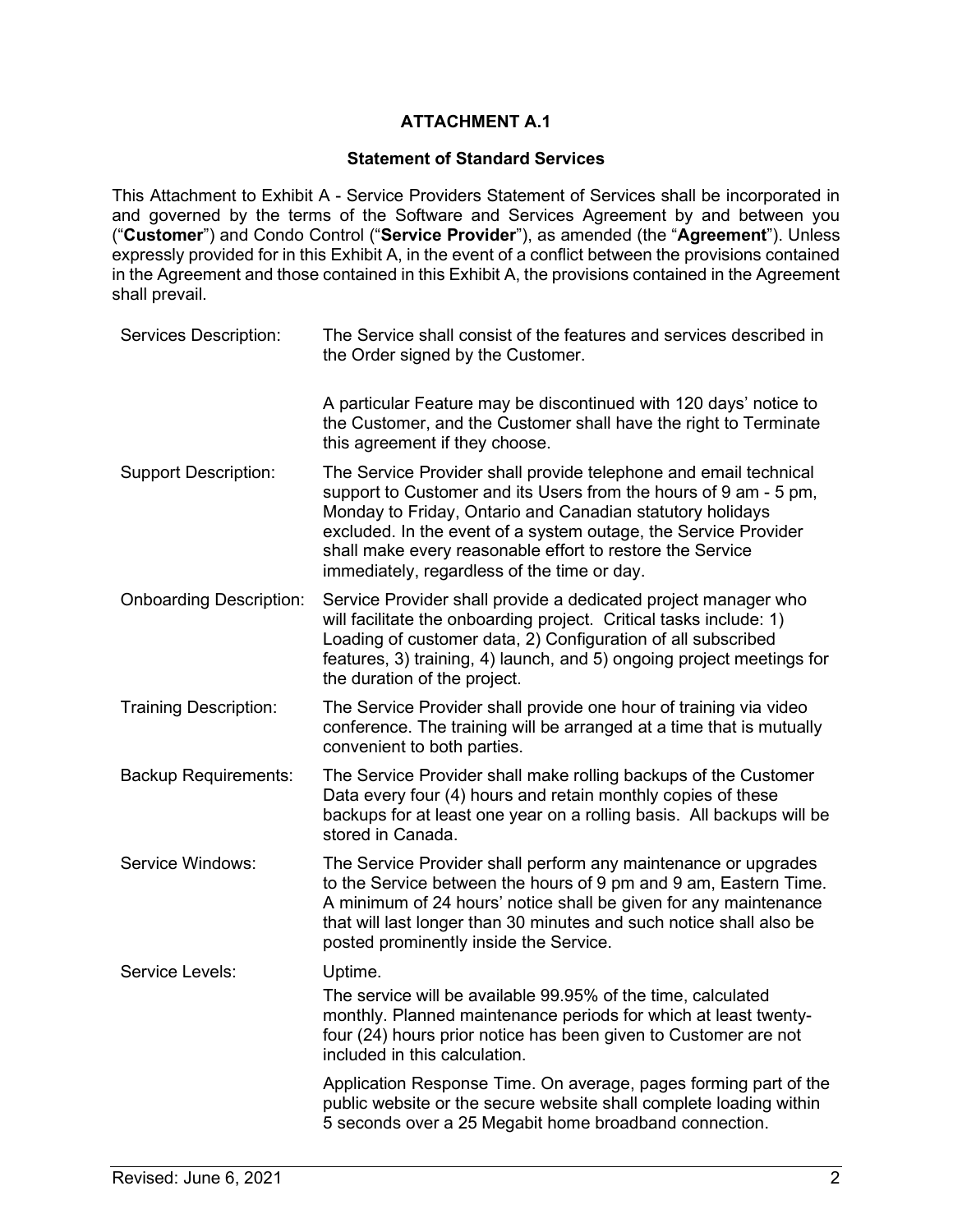|                                                                      | Backup and Recovery Response Time. In the event of a disaster<br>or outage, recovery shall be completed within four (4) hours.                                                                                                                                                                                                                                                                                                                                                                                                                    |
|----------------------------------------------------------------------|---------------------------------------------------------------------------------------------------------------------------------------------------------------------------------------------------------------------------------------------------------------------------------------------------------------------------------------------------------------------------------------------------------------------------------------------------------------------------------------------------------------------------------------------------|
|                                                                      | Production Changes. Production changes shall be carried out<br>during the Service Window outlined above. If a production change<br>(resulting in an outage) is required outside of the Service Window,<br>the time the system is unavailable may be counted for the<br>purposes of calculating Service Levels relating to uptime.                                                                                                                                                                                                                 |
|                                                                      | Support Response Time. Support inquiries (registered either via<br>form submission on the Service Provider's website, via email, or<br>via telephone) will receive a response no later than 5 pm on the<br>next business day after the inquiry was received. Inquiries relating<br>to system outages will be addressed as quickly as possible.                                                                                                                                                                                                    |
| <b>Performance Credits for</b><br><b>Missed Service Levels:</b>      | In accordance with section 5.2, when the Service Provider fails to<br>meet any agreed Service Level relating to uptime, Service Provider<br>will issue a credit to Customer. The credit shall be calculated as<br>follows: ten times the pro-rated value of the fees for the affected<br>Service paid for the period when the service was inaccessible,<br>rounded to 5 minute increments.                                                                                                                                                        |
|                                                                      | In accordance with section 5.2, if the Service Provider fails to meet<br>the agreed Service Level relating to support response time, the<br>Service Provider will, upon request meet with the Customer in<br>person to discuss plans to improve support Service Level<br>compliance. If in a calendar year the Service Provider fails to meet<br>the agreed support response time Service Level four (4) times, the<br>Service Provider will credit the Customer's account in the amount<br>of 25% of the Service Fees paid for the current year. |
|                                                                      | Credits shall be applied to the Customer's account and will be<br>deducted from the balance due for future billing. Customer agrees<br>that Service Level credits are non-refundable.                                                                                                                                                                                                                                                                                                                                                             |
| <b>Customer Resources:</b>                                           | The Customer understands that in order to use this service, all<br>Users must have a computer or compatible mobile device with the<br>current version of modern web browsing software as well as a<br>high-speed internet connection. The Service has been tested with<br>the current versions of the following browsers: Microsoft Edge,<br>FireFox, Chrome, and Safari. The service does not support<br>Microsoft Internet Explorer. The mobile app service supports the<br>most recent 3 versions of iOS and Android.                          |
| Customer<br>Responsibilities,<br>Deliverables, and/or<br>Activities: | Deliverables and requirements for initial setup: To establish and<br>setup the Service for the Customer, the Customer agrees to<br>provide the following to the Service Provider in advance of the<br><b>Start Date:</b>                                                                                                                                                                                                                                                                                                                          |
|                                                                      | 1. Full list of unit numbers, owner and occupant names, email<br>address, phone numbers, and offsite mailing addresses if any;                                                                                                                                                                                                                                                                                                                                                                                                                    |